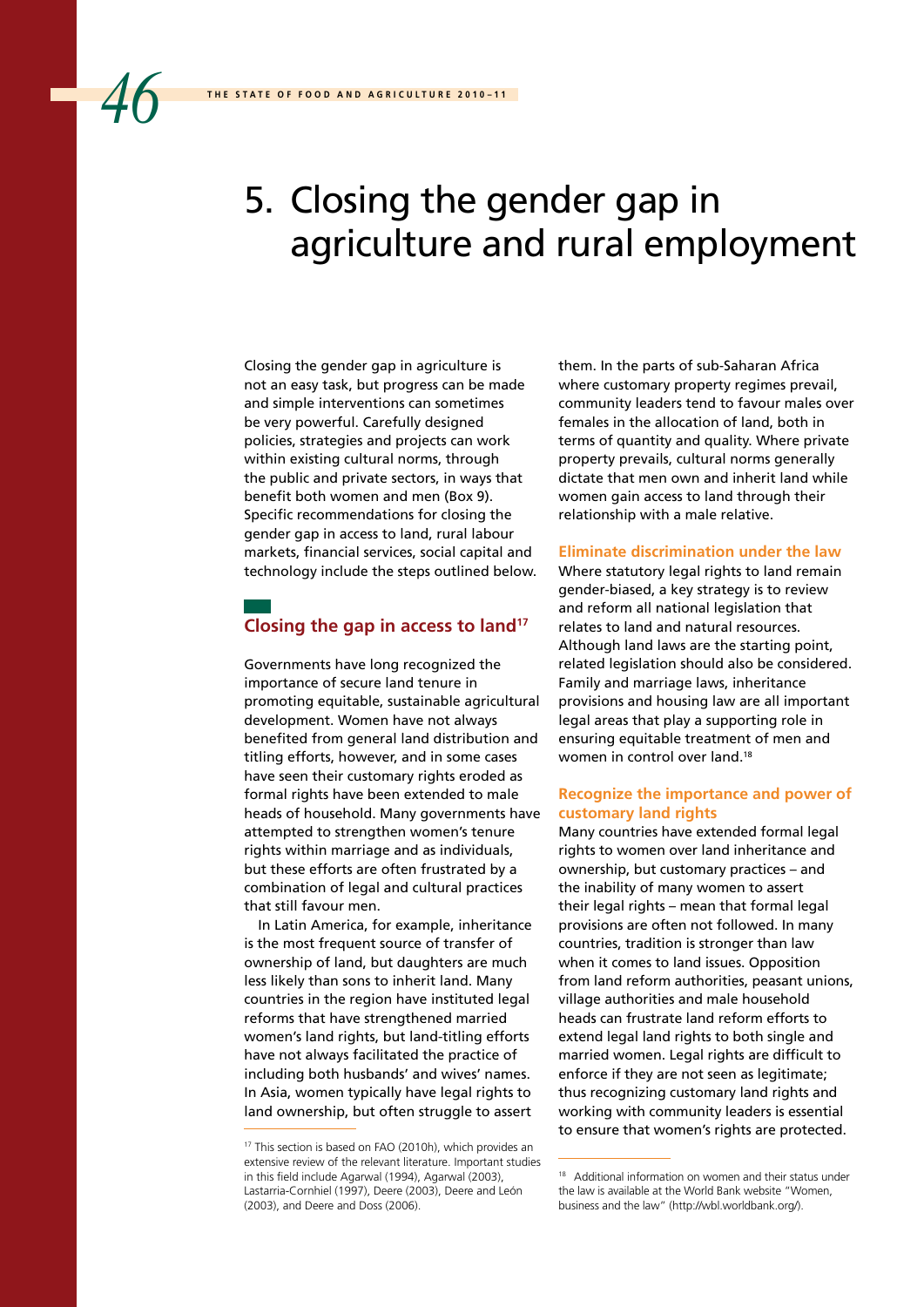# $ROX$  9 **Mama Lus Frut: working together for change**

Palm oil production in Papua New Guinea is dominated by smallholder farmers, and harvesting oil palm trees is highly differentiated by gender: men cut fresh fruit bunches from the trees, while women collect loose fruits from the ground and carry them to the roadside where they are picked up by operators from the mill. These gender roles are firmly engrained in the local culture and institutions.

Family labour is mobilized for the harvest. While it was implicitly assumed in the past that the household head would compensate family members for their labour with the income gained from oil palm production, in reality, female household members were often not being compensated for their work. In many cases, this led to intra-household struggles and to women withdrawing their labour from loose fruit collection and focusing instead on vegetable production, which allowed them to earn, and keep, an income.

The local oil palm industry realized that between 60 and 70 percent of loose fruit were not being collected. The industry tried to raise the share of loose fruits in total harvest through several initiatives. First, they delayed the timing of loose fruit collection to take into account women's time constraints. Then they distributed special nets that made it easier to carry the loose fruits to the roadside. Neither initiative was successful, because they did not correctly assess why women were not collecting the fruit.

Finally, the Mama Lus Frut scheme was introduced in 1997 to ensure that women received payment for their work. Women received individual harvest nets and harvest payment cards, and they received their own monthly income based on the weight of the fruit they collected, deposited directly into their personal bank accounts. As a result, the number of women participating in the scheme more than doubled and the amount of loose fruits delivered to the mills increased significantly. By 2001, 26 percent of smallholder income from oil palm was directly paid to women. Men reacted positively because the gender division of labour remained unchanged and intra-household conflicts over palm oil harvesting decreased.

*Sources:* Kosczberski, 2001, and Warner and Bauer, 2002.

Indeed, strengthening traditional use-rights for widows and divorced women may provide more secure tenure for them even in cases where there is resistance to full ownership.

# **Educate officials and evaluate them on gender targets**

Local land officials may be unaware of gender equity laws and objectives or lack the mechanisms, tools and will to implement them. Legislation needs to be supported by regulations and gender-specific rules and guidelines that educate officials in agriculture ministries, land institutions and other agencies regarding the implementation of the gender position of the law. Relevant training is also required for staff in the various institutions that carry out and enforce land rights, including land registries, cadastral offices, titling agencies, land magistrates

and courts. Gender-balanced employment in these institutions can also help. Where appropriate, officials' performance should be evaluated against gender-related targets. The involvement of women's organizations in the process can facilitate the achievement of gender equity targets. Furthermore, gender targets for access and tenure security should be monitored and officials held accountable for meeting them.

In Nicaragua the property legalization process, which the women's affairs office helped coordinate, included gender sensitization training for officials and information campaigns on the inclusion of women in the process (FAO, 2010h). This has helped raise awareness and acceptance among men and women of women's land rights, although several rounds of training were necessary.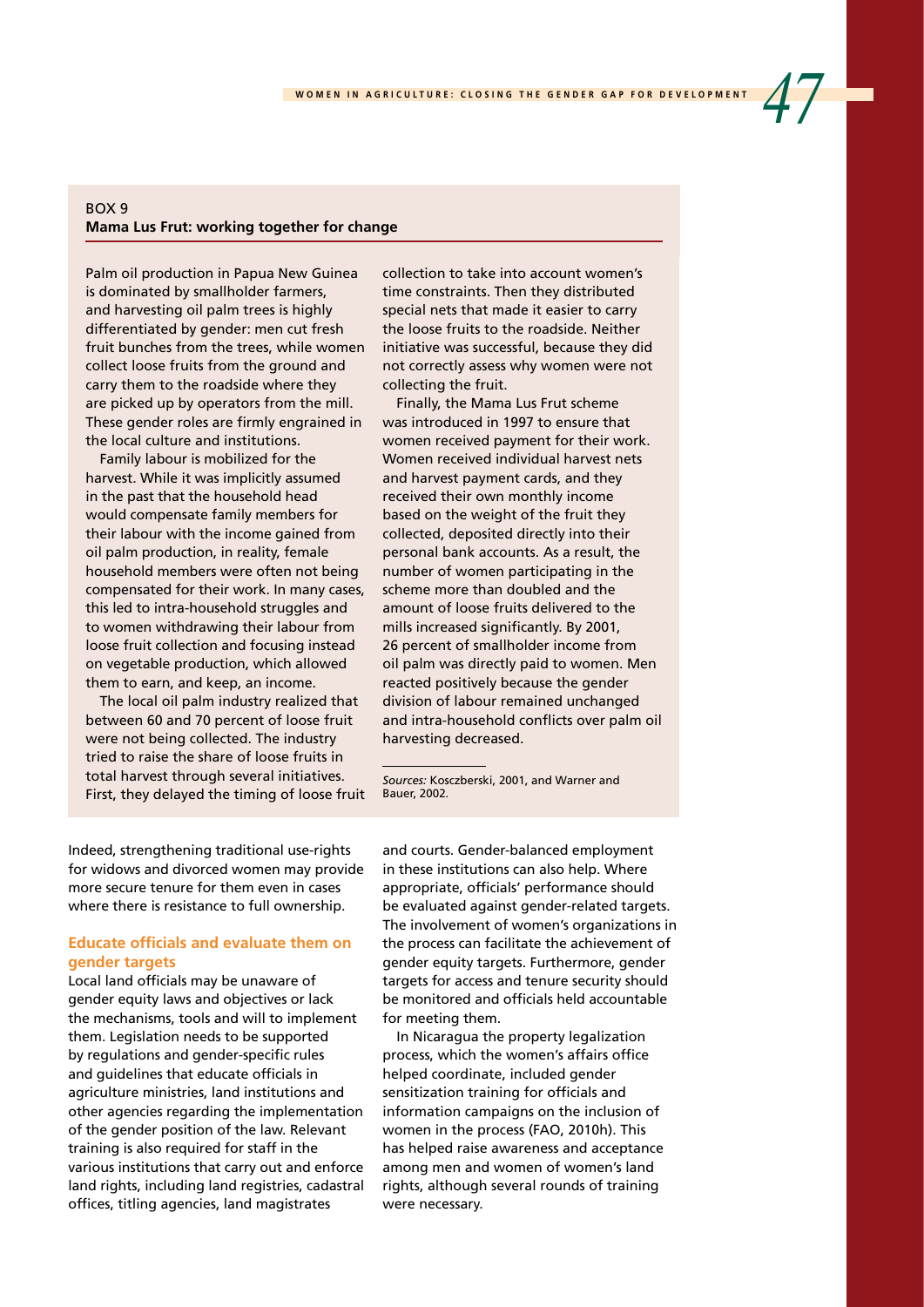#### **Educate women regarding land rights**

Raising women's legal literacy, increasing the dissemination and accessibility of information and establishing supporting legal services are essential in promoting gender equity in land programmes. Legal literacy means that women are aware of their legal rights and know how they can be enforced and protected. Officials responsible for implementing land programmes must actively educate both men and women regarding gender equity provisions and the possibility of joint titling, rather than treating the decision as a private matter between spouses (Ikdahl, 2008; Brown, 2003).

Civil society organizations can be instrumental in promoting legal literacy. In Mozambique, when land legislation was integrated into literacy programmes or when non-governmental organizations (NGOs) distributed land law information repeatedly over a long time, women were more likely to know their rights to land (FAO, 2010h).

Precisely because they are so important, land tenure issues are often contentious, and women seeking to assert their rights may be subject to pressure from their families and communities. The provision of legal protections and affordable legal services are vital in this respect. Mobile legal clinics with staff trained in land issues may be a useful solution during land formalization programmes.

#### **Ensure that women's voices are heard**

Meaningful representation constitutes an important step towards helping women gain access to established rights. Women's organizations can be effective in promoting local participation, building a consensus and raising consciousness at all levels. The role played by women's organizations is especially valuable as women are generally not well represented in decision-making bodies, and they are often instrumental in pressuring for government programmes to include women as equal participants.

Rwanda provides an example of how state institutions and civil society organizations can work together to secure women's land rights. Rwanda successfully reformed its inheritance and land tenure legislation and now has among the best legal conditions for gender equity in these areas. Enactment of the new laws was made possible by the participation

of women in local government. The 2003 constitution mandates that 30 percent of all decision-making representatives be women.

Similarly, in the United Republic of Tanzania, village land councils, which settle land disputes, comprise seven members, of whom three must be female (Ikdahl, 2008). Ethiopia's land certification process has been hailed as effective, low-cost, rapid and transparent, and gender equity goals have been advanced because land administration committees at the local level are required to have a least one female member.

In the Lao People's Democratic Republic, women were not receiving titles until the Lao Women's Union started to participate in the land-titling programme. The Union works at the national and local levels and has been active in informing both men and women about the titling process and their legal rights, as well as helping to formulate gender-sensitive procedures and train local field staff in their application.

Women must be an integral part of the implementation of land programmes. Training community members as paralegals, topographers and conflict mediators can help build community skills and increase the probability that women's concerns will be addressed.

## **Adjust bureaucratic procedures**

Simple steps such as making space for two names on land registration forms can be a powerful tool for encouraging joint titling and protecting the rights of women within marriage. In Brazil, for example, women were guaranteed equal rights to land distributed through agrarian reform in 1988, but few women were registered as beneficiaries because the registration forms mentioned them only as dependants. The forms were changed in 2001 to include the names of both spouses as co-applicants or beneficiaries (Deere, 2003).

Rural women often lack the documents (such as birth records) required to obtain land titles, so facilitating access to such documents may be necessary. Placing photographs of owners on land certificates can reduce the likelihood of cheating and manipulation. Ethiopia's land programme, for example, requires that certificates for women bear their photographs to help ensure that they retain control over their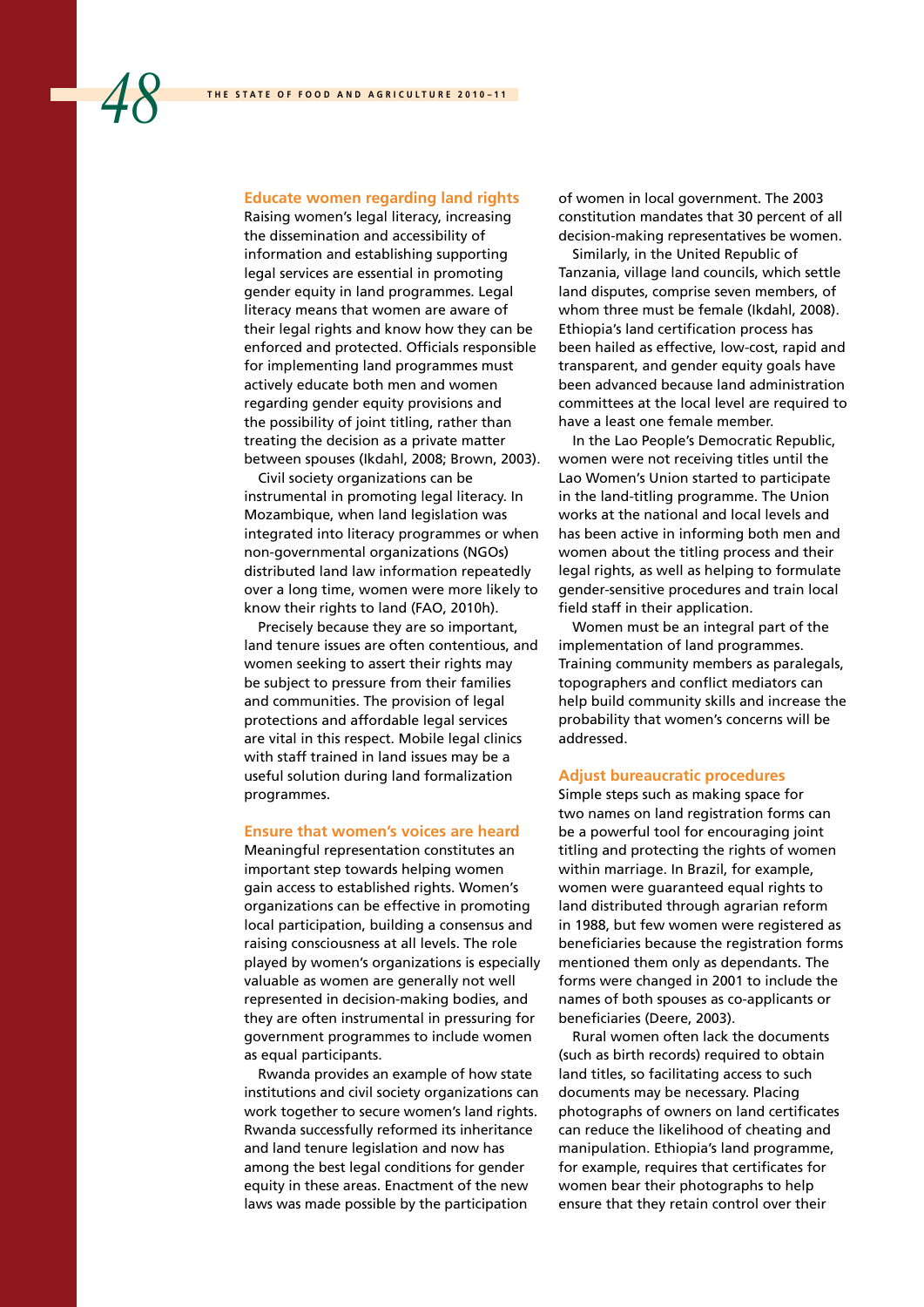land. This measure has been credited with improving their security of tenure and has facilitated the renting-out of land by women (Deininger *et al*., 2007).

# **Gather sex-disaggregated data for policy design and monitoring**

Gathering sex-disaggregated data can help improve the design and effectiveness of land-titling programmes. In Cambodia, for example, a land-titling project conducted a social assessment before implementation, revealing useful insights into gender inequality and land ownership that were subsequently used to inform the programme implementation. The fact that 78 percent of new titles were issued in the joint names of husbands and wives testifies to project's success in ensuring the inclusion of women.

# **Closing the gap in rural labour**  markets<sup>19</sup>

For most women in developing countries labour is their key asset. Agriculture is of particular importance as a source of self- and wage-employment, especially for women (and men) who lack training or resources for employment in other sectors. Viewed in this context, agriculture also contributes to poverty alleviation. Agricultural growth generates demand for labour and adds upward pressure on real wages for unskilled labour. Both of these have positive implications for poor men and women, but especially so for the latter (see Chapter 3).

The principle that both employment and job quality matter is reflected in target 1B of MDG 1: "Achieve full and productive employment and decent work for all, including women and young people". The United Nations' "Decent Work" agenda for achieving MDG 1B promotes four objectives that include employment generation as well as social protection, enforcement of labour standards and regulations, and social dialogue.

#### **Target women's multiple trade-offs**

Perhaps the gender issue that has most relevance for labour market participation is that of time allocated to productive and reproductive roles, which reflects social norms and child-rearing responsibilities. As noted in Box 3 (see page 14), in most rural areas women undertake most of the work related to child care, food preparation and other household responsibilities such as collecting fuel and water. Women are also heavily involved in unpaid agricultural production. When all household activities are taken into account, women generally work longer hours than men. Women face multiple trade-offs in the allocation of their time and, without policies and investment in labour-saving technologies, labour market participation is often not an option – even when the opportunities are available. Labour-saving technologies are discussed separately in the section on "Closing the technology gap" (see page 56).

Improving women's labour market participation also requires that governments create a good investment climate through strengthening property rights and providing public goods such as roads, electricity and water. Women's unequal access to assets and resources such as land limits their options for self-employment. Easier access to firewood, water and markets relaxes women's time constraints and can make an appreciable difference in their ability to participate in employment and self-employment. Women need to be involved in investment planning right from the beginning. In Peru, for example, women's direct participation in the design of a rural roads project ensured that greater priority was given to their needs. Upgrading was not restricted to roads connecting communities, but was extended to many non-motorized transport tracks used mostly by women and ignored by other road programmes. The resultant reduction in time spent obtaining food and fuel supplies enabled women to participate more in markets and fairs, and 43 percent of them reported earning higher incomes (World Bank, 2008).

# **Reduce gender inequalities in human capital**

Women remain significantly overrepresented among the illiterate (UN, 2009). Improved access to education and better-quality education will help reduce some of the wage gap and, more importantly, allow women to diversify by widening the opportunities

<sup>&</sup>lt;sup>19</sup> The analysis in this section draws on Termine (2010).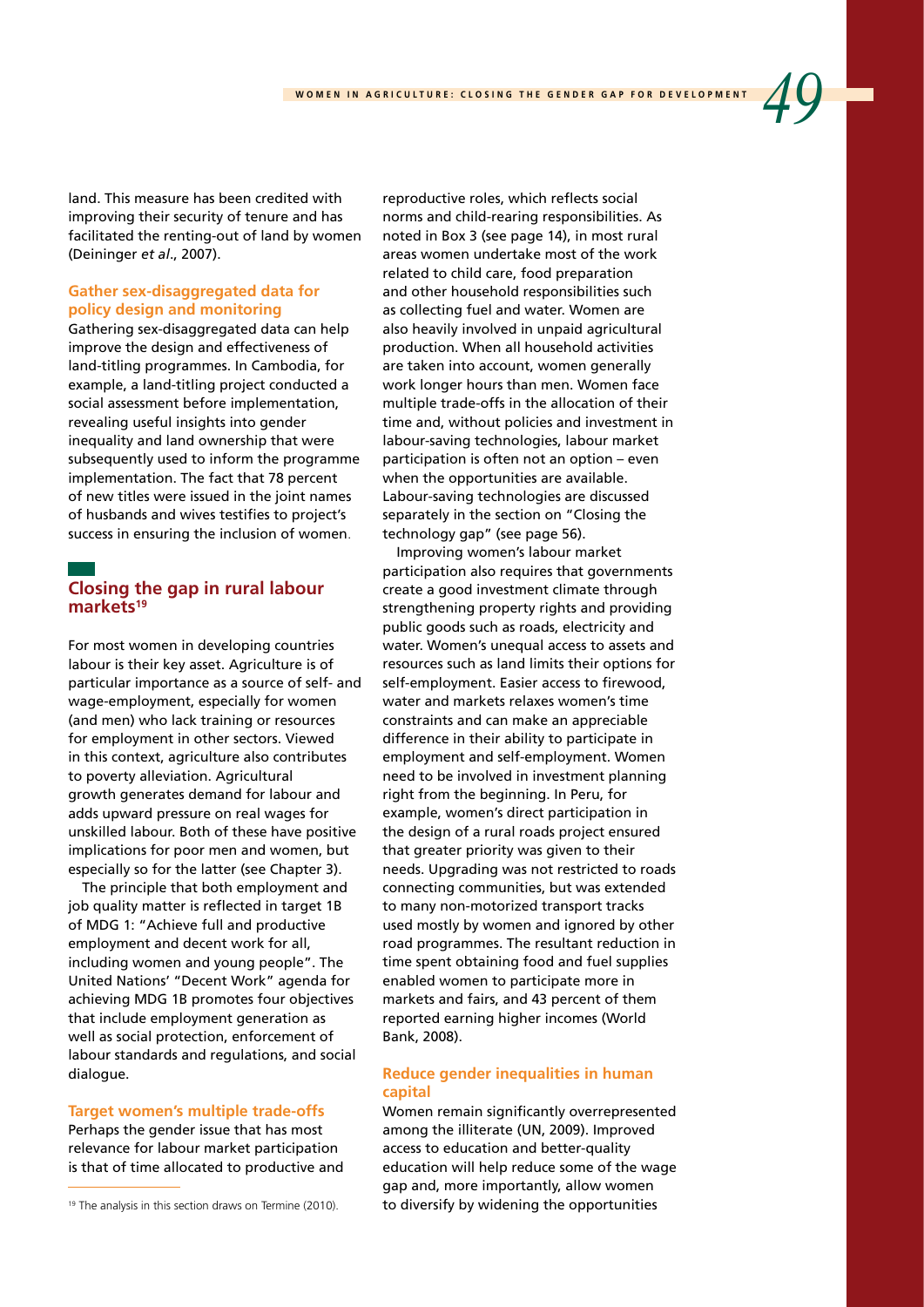available to them. In countries where agriculture is a major source of employment for women, skill building should address relevant skills and knowledge gaps and focus on extension services and vocational training. A higher probability of obtaining a job in a particular sector will also influence parents' educational choices for their children. In the Philippines, women are more likely to obtain non-farm employment than men and this partly explains the higher educational attainment of girls (Quisumbing, Estudillo and Otsuka, 2003).

Policy interventions need to focus on school enrolment for girls, health interventions such as immunization and nutritional interventions that target women's specific needs throughout their life cycle. Conditional transfer programmes (see Box 8, page 44), which are often targeted at the women in the household, have been used successfully to improve the education, health and nutrition of children and women (Quisumbing and Pandolfelli, 2010).

#### **Capitalize on public works programmes**

Informal labour is a major source of income for unskilled women in general, but especially so in times of crisis. Public works schemes can provide support to unskilled workers, including women. These are public labour-intensive infrastructure-development initiatives that provide cash or food-based payments in exchange for work. Such programmes have a number of advantages: they provide income transfers to the poor and are often designed to smooth income during "slack" or "hungry" periods of the year; they address infrastructure shortages (rural roads, irrigation, water-harvesting facilities, tree plantations, facilities for schools and health clinics); they are typically self-targeting, in view of the relatively low benefit levels and heavy physical labour requirements (Subbarao, 2003), and thus entail lower administrative costs than many other safety-net measures. They are also politically popular owing to the requirement that beneficiaries must work (Bloom, 2009), whereas generating support for direct cash transfers, particularly from middleclass voters, can be more challenging (e.g. Behrman, 2007).

The Ethiopian Productive Safety Net Programme was launched in 2005 as

part of the Ethiopian Government's food security strategy and reaches over 7 million chronically food-insecure individuals. Support for pregnant and lactating women is one important benefit for many women. At the community level, the creation of waterharvesting facilities and land rehabilitation initiatives is a positive development for both women and men. Women also gain from the programme through the change in men's attitudes towards women's work capabilities as a result of regular joint work on public works. The programme has helped increase household food consumption and contributes to the costs of providing for children's needs, including clothing and education and health-care costs (Holmes and Jones, 2010). These benefits have been particularly valuable in the case of femaleheaded households who, prior to the programme, had fewer alternative avenues for support.

In India, the National Rural Employment Guarantee Act (NREGA) was implemented in 2005 with the goal of improving the purchasing power of rural people. It provides a legal guarantee for 100 days of employment per year for adult members of any rural household who are willing to do unskilled manual work on public projects in return for the statutory minimum wage. It also aims to empower rural women by promoting their participation in the workforce through a quota: at least onethird of all workers who have registered and requested work under the scheme in each state must be women. Moreover, the Act stipulates the payment of equal wages for men and women. Women's status appears to be strengthened when they are employed through the programme, particularly when they have access to income through their own bank accounts. NREGA's design incorporates the provision of crèche facilities, intended as a means of enhancing women's participation, but the provision of child-care facilities remains a serious implementation challenge (Jandu, 2008; Holmes and Jones, 2010).

## **Strengthen women's rights and voice**

The lack of voice suffered by women, especially in rural communities, is both cause and consequence of the gender differences observed in rural labour markets.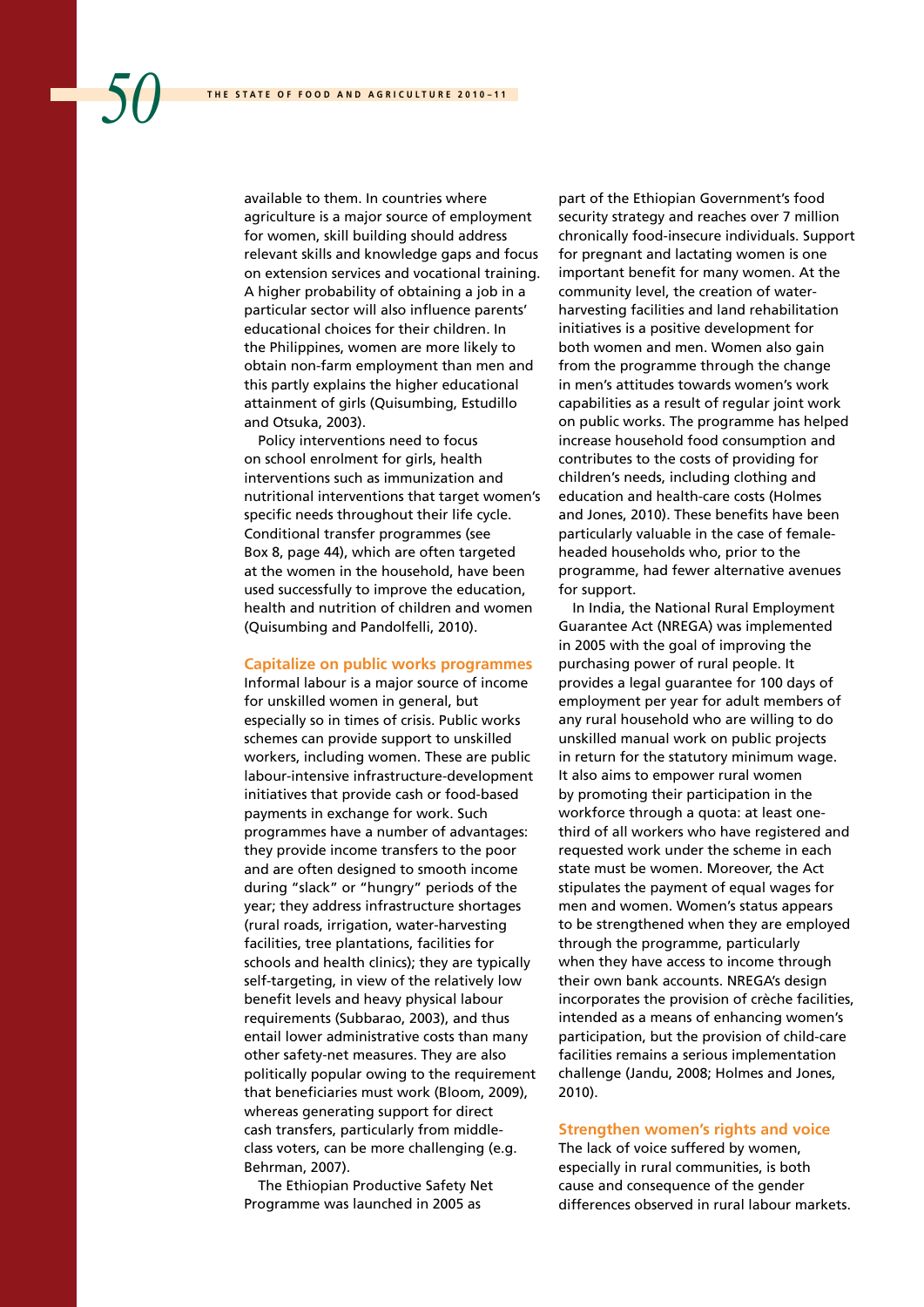Institutional changes can help achieve decent work opportunities and economic and social empowerment through labour markets and at the same time reduce gender inequalities in the context of informal employment in agriculture. Public policies and legislation can influence public attitudes and the values that underlie gender inequalities. Government legislation is essential for guaranteeing equitable employment conditions that protect workers in both formal and casual employment, the latter being of particular relevance to women. For example, governments can support the organization of women in informal jobs. At the same time, collective bargaining and voluntary standards can be important, in conjunction with more formal legislation. Rural producer organizations and workers' unions can play a vital role in negotiating fairer and safer conditions of employment, including better product prices and wages, and in promoting gender equity and decent employment for men and women.

Nevertheless, prevailing vertical and horizontal institutional arrangements (i.e. producer organizations, cooperatives, workers' unions, outgrower schemes) are generally controlled and managed by men. There is thus a need for effective empowerment of women among the membership and leadership positions in these organizations to ensure that rural women have a stronger voice and decision-making power.<sup>20</sup> At the same time, it is necessary to promote gender sensitivity within representative bodies through the training of men and women representatives, as this does not derive automatically from women's participation. Women representatives do not always have the capacity to address issues in a gendersensitive way, especially when gender roles are perceived as rigid or if there exists strong opposition or conflict with men's interest. Gender sensitivity training is also relevant for staff in institutions that work with women and implement gender-focused policies.

# **Closing the financial services gap21**

Women's access to financial services is conditioned by their legal, social and economic position within the community and household. Some of the interventions required to close the gender gap in access to financial services are similar to those needed for other asset categories. For example, giving women equal rights to enter into financial contracts is a crucial first step in countries where legal and customary restrictions prevent women from opening savings accounts, taking loans or buying insurance policies in their own right.

Microfinance programmes have been highly effective in overcoming the barriers faced by women in accessing formal credit markets, as discussed in Chapter 3. Considerations for improving women's access to financial services are considered below.

#### **Promote financial literacy**

Financial institutions, governments and NGOs should offer financial literacy training to ensure that women can compare products and make decisions based on a clear understanding of the characteristics and conditions of the products available (Mayoux and Hartl, 2009). Such efforts could involve steps such as disseminating information and promotion materials in places or through channels that women can access, simplifying application procedures and adapting them to women's literacy and numeracy levels, and simplifying insurance contracts and communicating their conditions using language and examples that less-literate women can easily understand.

#### **Design products that meet the needs of women**

The past few years have seen noticeable progress in extending insurance products to small producers and to rural areas. Crop

<sup>20</sup> Additional information on women's parliamentary representation is available at the website of the Inter-Parliamentary Union website (www.ipu.org).

<sup>&</sup>lt;sup>21</sup> The material in this section is based on Fletschner and Kenney (2010). Important studies in this field include Berger (1989), Goetz and Gupta (1996), Pitt and Khandker (1998), Hashemi, Schuler and Riley (1996), Baydas, Meyer and Alfred (1994), Fletschner (2009), Fletschner and Carter (2008), Ashraf, Karlan and Yin (2010, Pitt, Khandker and Cartwright (2006), Holvoet (2004), Hazarika and Guha-Khasnobis (2008), Besley (1995), Boucher, Carter and Guirkinger (2008) and World Bank (2007a).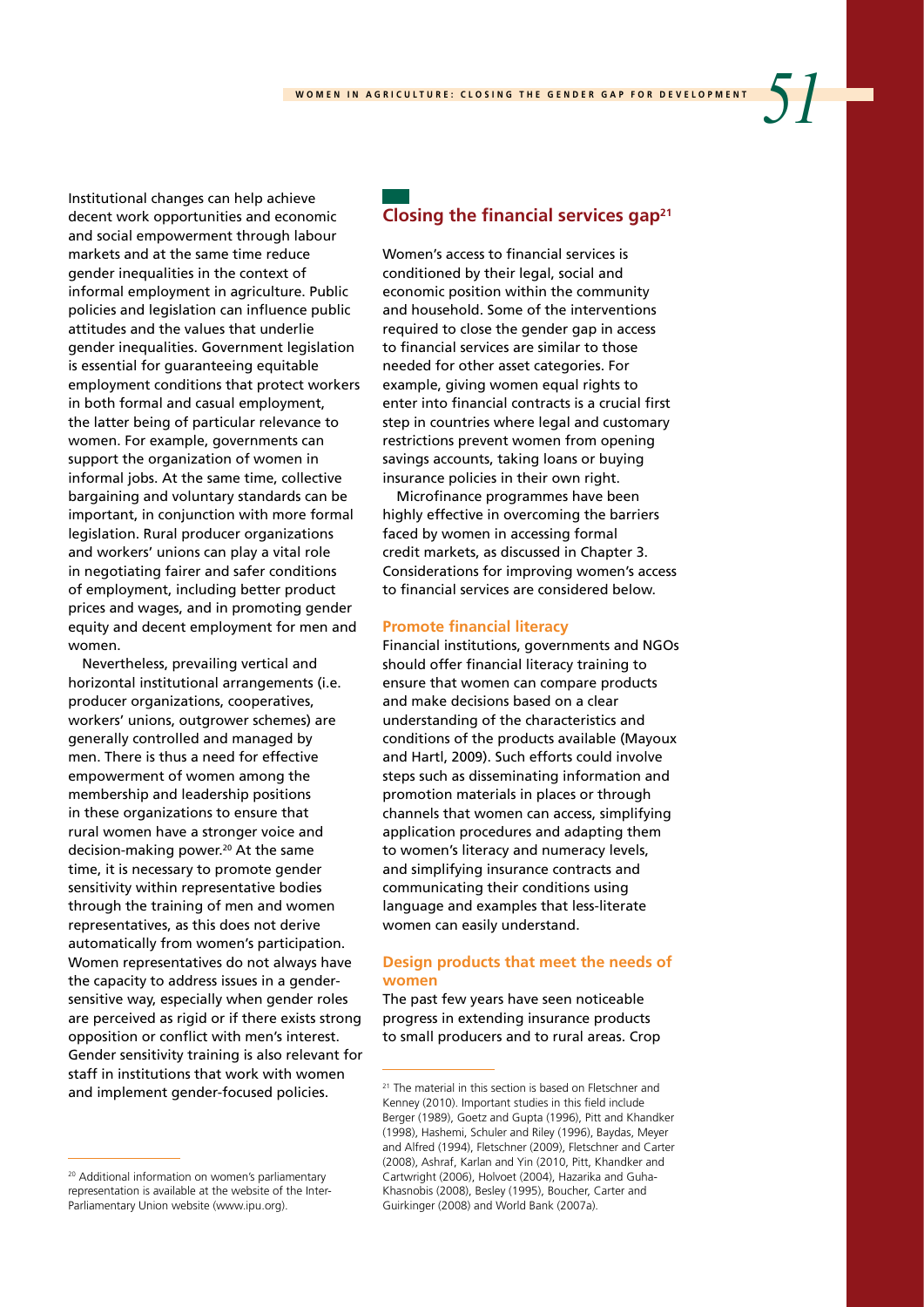insurance and livestock insurance, for instance, are increasingly being offered as safety nets to farmers. Generally, however, such products are designed without due attention to gender differences, and the degree to which women access them is unclear. A notable exception to this pattern is the approach taken by BASIX, a large microfinance institution in India that offers weather insurance to women's self-help group members in drought-prone areas (Fletschner and Kenney, 2010).

A number of multilateral financial institutions and NGOs offer health insurance to women (Table 2). Illness can translate

into a major income shock for resource-poor households, and women may be particularly vulnerable because they are more likely to be assigned the role of caregiver. Illness in the family thus reduces women's ability to engage in income-generating activities and weakens their ability to influence family decisions.

Life events such as birth, death, marriage and other cultural ceremonies also constitute shocks to rural households. Most microinsurance plans described here cover pregnancy and birth-related expenses. Some offer life and funeral insurance (Sriram, 2005; Mgobo, 2008), but informal safety nets, such as burial societies, remain important sources

#### **TABLE 2**

| <b>PROVIDER</b><br><b>AND COUNTRY</b>                                                                                                                             | <b>BENEFICIARIES</b>                                                                                                             | <b>DETAILS</b>                                                                                                                                                                                                                                                                                                                                                                                       |
|-------------------------------------------------------------------------------------------------------------------------------------------------------------------|----------------------------------------------------------------------------------------------------------------------------------|------------------------------------------------------------------------------------------------------------------------------------------------------------------------------------------------------------------------------------------------------------------------------------------------------------------------------------------------------------------------------------------------------|
| Bangladesh Rural<br><b>Advancement Committee</b><br>(BRAC)<br>Bangladesh                                                                                          | <b>Originally BRAC members</b><br>only; since 2007 open to all<br>community members (poor<br>rural women are policy-<br>holders) | Year started: 2001<br>Members: 10 000 (as of 2004) (Matin, Imam and<br>Ahmed, 2005)<br>Results: 55 percent did not renew after first year;<br>poorer households less likely to know about<br>programme and better-off households more likely<br>to enrol; some clients found it difficult to pay<br>annual premium; others who did not use services<br>but enrolled found it to be a "waste" (ibid.) |
| <b>SKS</b><br>Bangladesh                                                                                                                                          | SKS borrowers, who are<br>primarily women (spouse and<br>up to two children covered)                                             | Year started: 2007, expanded in 2009 to cover<br>spouses (usually husbands)<br>Members: 210 000 (as of 2008); required for all<br>new borrowers or renewing borrowers (as of 2007)<br>(Chen, Comfort and Bau, 2008)<br>Results: Women aged 16-30 are heaviest users (ibid.)                                                                                                                          |
| <b>Self Employed Women's</b><br><b>Association (SEWA)</b><br>India                                                                                                | SEWA members and non-<br>members (women are policy-<br>holders)                                                                  | Year started: 1992<br>Members: 110 000 (as of 2003), two-thirds from<br>rural areas (Ranson et al., 2006)<br>Results: Found to reduce clients' vulnerability to<br>shocks overall, but slow processing costly to clients;<br>initially coverage was mandatory for all borrowers,<br>but once it became voluntary, 80 percent dropped<br>coverage (McCord, 2001)                                      |
| <b>SPANDANA</b><br>India                                                                                                                                          | Borrowers (compulsory, as<br>part of loan product)<br>(Sriram, 2005; CGAP, 2004)                                                 | Year started: 2003 (Sriram, 2005)<br>Members: 84 000, including spouses (as of 2004)<br>(CGAP, 2004). In 2007, 96.5 percent of borrowers<br>were women (Mix Market, 2010)                                                                                                                                                                                                                            |
| <b>Port Sudan Association</b><br>for Small Enterprise<br><b>Development (PASED)</b><br>/ Learning for<br><b>Empowerment Against</b><br>Poverty<br>(LEAP)<br>Sudan | Women NGO members<br>(individual low-cost access to<br>state health insurance)<br>(Mayoux and Hartl, 2009)                       | Year started: 2007 (Mayoux and Hartl, 2009)<br>Number of members: unknown                                                                                                                                                                                                                                                                                                                            |
| Kenya Women Finance<br><b>Trust Limited (KWFT)</b><br>Kenya                                                                                                       | Medium and low-income<br>women, with option to cover<br>family members                                                           | Year started: 2008<br>Members: unknown, potentially 100 000 (total<br>KWFT members) (Mgobo, 2008)                                                                                                                                                                                                                                                                                                    |
| <b>Zurich Financial Services</b><br>and Women's World<br><b>Banking (WWB)</b><br>(Global)                                                                         | WWB affiliates (women<br>member MFIs)                                                                                            | Year started: 2009<br>Members: not yet known, but WWB network has<br>21 million members (WWB, 2010)                                                                                                                                                                                                                                                                                                  |

## **Selected examples of health insurance products targeted towards women**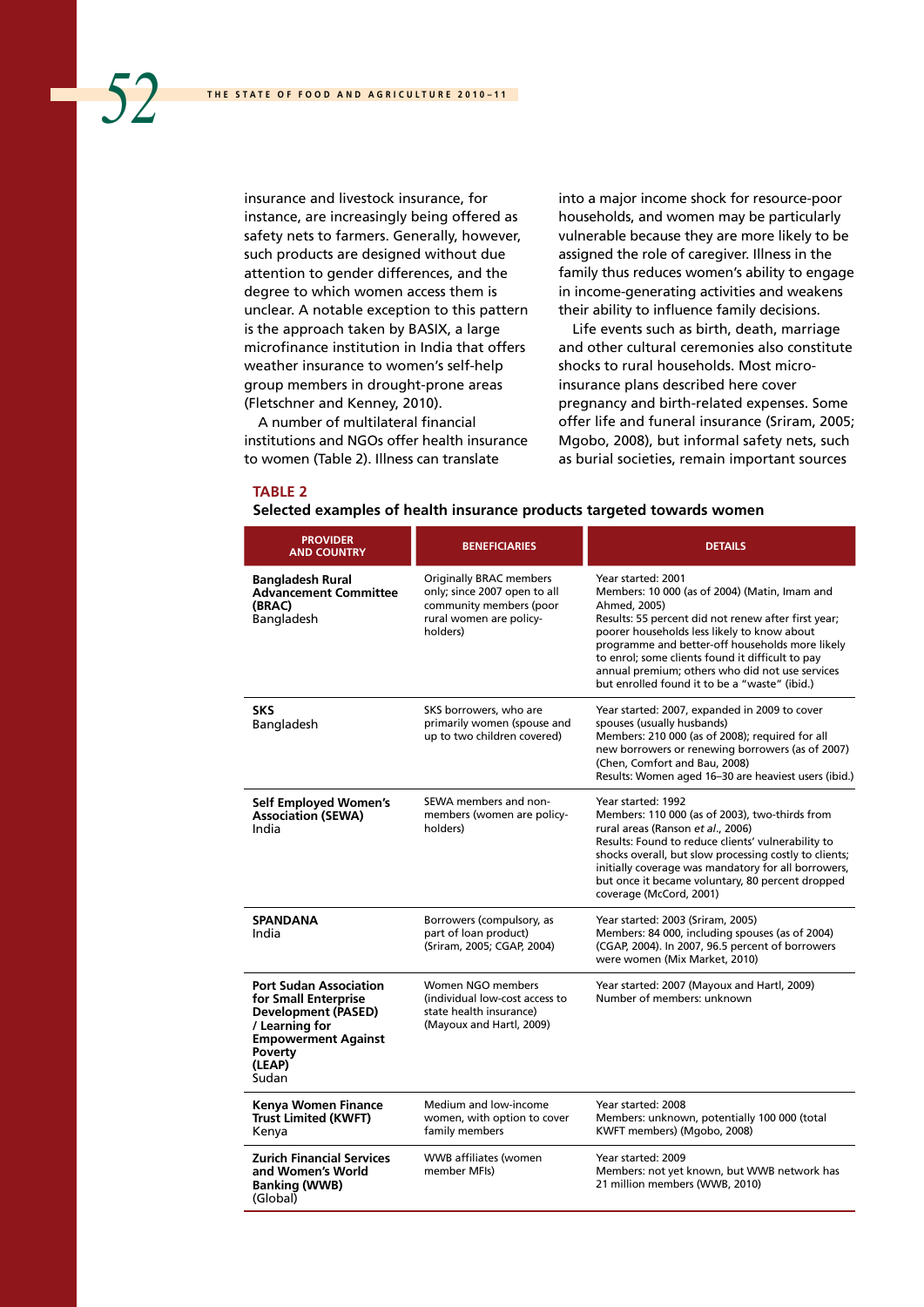of income-smoothing for rural households, especially for women, who may face the loss of all assets upon a husband's death (Dercon *et al*., 2007; Mapetla, Matobo and Setoi, 2007).

# **Promote a women-friendly and empowering culture**

Lenders and other financial institutions should promote a gender-sensitive culture throughout their organization (World Bank, FAO and IFAD, 2009). Women should be consulted and included in discussions, decision-making, planning and provision of services. Marketing strategies, promotion and service delivery should be gendersensitive. Bringing men into projects and groups can have positive effects on gender relations and improve the success of the project, but also risks losing the focus on women (Armendáriz and Roome, 2008).

A large body of evidence shows that lending to women helps households diversify and raise incomes and is associated with other benefits such as increased livelihood diversification, greater labour market participation, more education and better health. It does not necessarily empower women, however, if they do not control the assets that are built or increased (Garikipati, 2008).

Products designed to strengthen women's position include the Grameen Bank's loans for purchasing land or houses requiring that they be registered in women's names and the loans offered by Credit and Savings Household Enterprise in India for parents to buy assets for their daughters, enabling them to generate income, delay their marriage and have assets they can take with them when they marry (Mayoux and Hartl, 2009). Along similar lines, a host of products have been designed to benefit other women in the community indirectly (Mayoux and Hartl, 2009): for instance, loans for businesses that employ women, or for businesses that offer services such as child care that benefit other women.

# **Use technology and innovative delivery channels**

Technological innovations such as prepaid cards and mobile phone plans to make loan payments and transfer cash make it easier for women to gain access to capital by

reducing the need to travel long distances, allowing them to sidestep social constraints that restrict women's mobility or the people with whom they can interact (Duncombe and Boateng, 2009). In another example, a bank in Malawi that hosts small-scale savings has introduced innovations that give women greater control over their income, such as the use of a biometric card that allows only the card holder to withdraw money from the account and the facility to open an account without an identity card, which many people in rural areas do not possess. The bank has successfully attracted large numbers of women to open bank accounts (Cheston 2007, cited in Quisumbing and Pandolfelli, 2010).

Financial institutions in countries such as Brazil, India, Kenya, the Philippines and South Africa have been able to reach rural customers at a lower cost by handling transactions through post offices, petrol stations and stores, and many telecommunication service providers allow their customers to make payments or transfer funds (World Bank, 2007a). These more accessible outlets can be particularly beneficial for rural women who have difficulty travelling to central business **locations** 

# **Closing the gap in social capital through women's groups**

Building women's social capital can be an effective way to improve information exchange and resource distribution, to pool risks and to ensure that women's voices are heard in decision-making at all levels. Community-based organizations, including women's groups, can be an effective means of generating social capital. Functioning as production cooperatives, savings associations and marketing groups, women's groups can promote production and help women maintain control over the additional income they earn, as has been demonstrated by a project based around polyculture fish production in Bangladesh. As the project proved successful in providing additional incomes, the position of women within the household and community was also strengthened (Naved, 2000).

Achieving scale through pooling resources can help women overcome some of the constraints faced by individual farmers.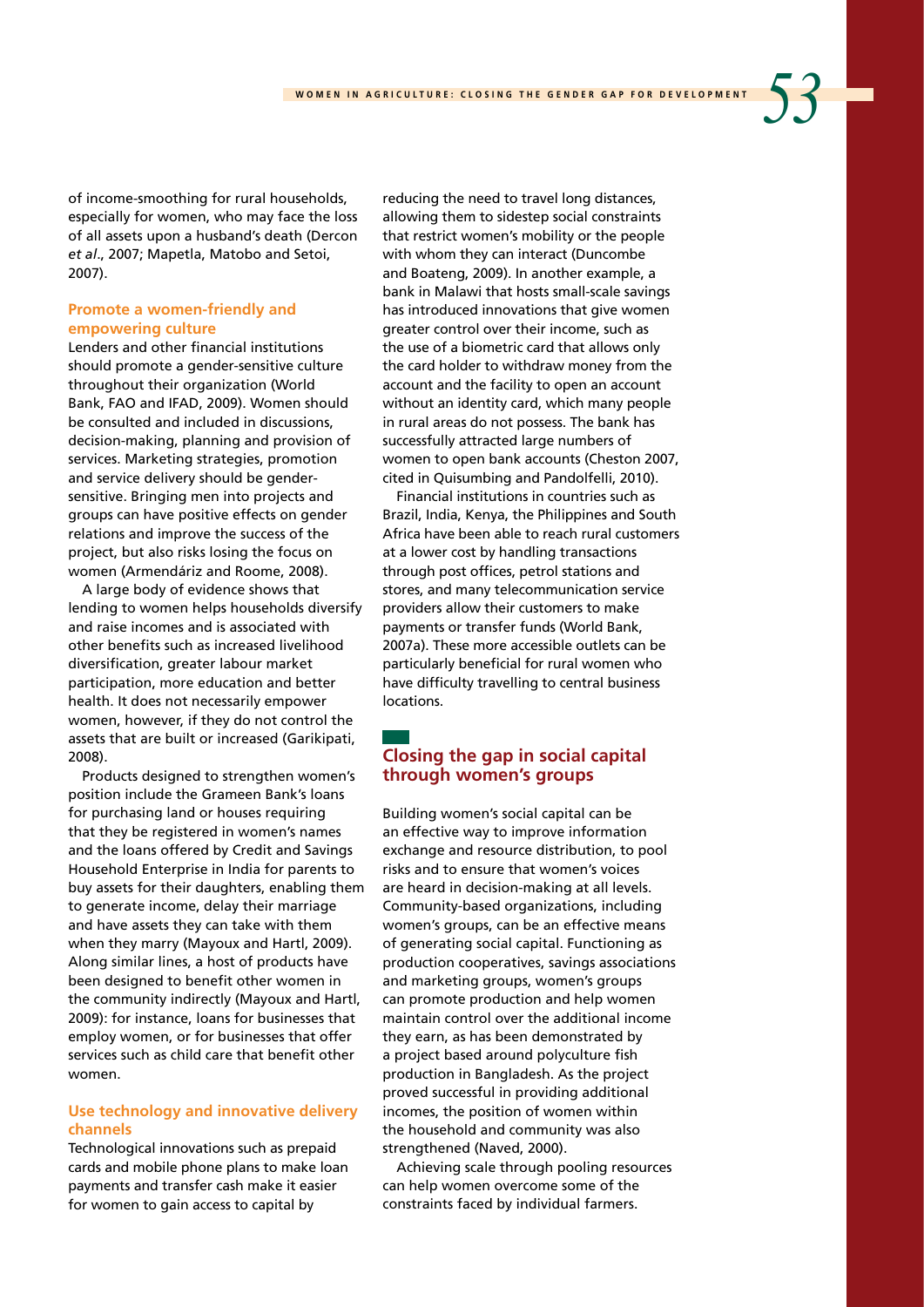In Kenya, women farmers pooled their land parcels and organized themselves to establish savings associations and to deal with stockists and traders. In this way, they were able to solve problems experienced in acquiring access to land, credit and information (Spring, 2000). An impressive example of achieving scale is the Self Employed Women's Association (SEWA), which was founded in 1972 in Ahmedabad, India. This started as a small membership organization for poor women working in the informal sector. Today, it has more than one million members in 14 districts across India and aims at organizing groups with regard to services, access to markets and fair treatment. Its largest cooperative is the SEWA Bank, which in 2007–08 had over 300 000 accounts with about US\$16.6 million in deposits (see Box 10). Established associations and networks are not always accessible to women, as demonstrated by another example, from southwest China. Here women found it difficult to access the male-dominated system of networks relating to the formal plant-breeding system (Song

and Jiggins, 2002). Women-only groups can be an effective stepping stone to graduating into mixed-sex organizations or joining established groups.

Self-help groups have also proved to be an effective method for connecting women with financial institutions. Such groups may operate at the village level and typically require their members to meet regularly. Savings are collected from each member and either deposited in rural banks or loaned to other group members. After a group has demonstrated its capacity to repay loans, rural banks typically leverage the group's savings and provide additional capital that group members may use for agricultural purposes (World Bank, FAO and IFAD, 2009). There is evidence that working through groups can help women retain control over the loans they receive and enhance the returns to investments in women-managed enterprises (Garikipati, 2008).

While groups can be an important way of increasing women's voice, there can sometimes be an over-reliance on this mechanism. Women's groups, like any

## $ROX$  10

#### **India's Self Employed Women's Association (SEWA)**

The main goal of the Self Employed Women's Association (SEWA) is to organize women to achieve full employment and self-reliance. In order to achieve this, SEWA sets up small self-help groups that meet monthly in members' fields, homes or community rooms. Farmers choose to join these groups to share mutual interests and concerns and to solve their problems collectively. For example, in the Sabarkantha district of Gujarat State, SEWA supported small-scale women farmers in creating a federation, the Sabarkantha Women Farmer's Association, and conducted a watershed conservation campaign in seven villages.

SEWA's facilitation approach includes capacity building provided by professional organizations. These organizations train SEWA members in managerial and leadership skills, providing training for self-organization and collective action to assist members in becoming confident

leaders. The low literacy levels of female participants are a major challenge to effective training delivery. SEWA also offers functional literacy training that is group-based and facilitated by a local trainer from the community. The training focuses on reading skills and is designed around women's specific needs.

SEWA's village resource centres help farmers, through the self-help groups, to identify the potential benefits of new technologies, evaluate their appropriateness and participate in technology development processes. The resource centres also provide farmers with good-quality inputs, market information and technical advice. SEWA's cooperatives are authorized seed distributors of the Gujarat State Seed Corporation and provide timely and reasonably priced quality seeds (up to 20 percent below local market prices). The village resource centres communicate current output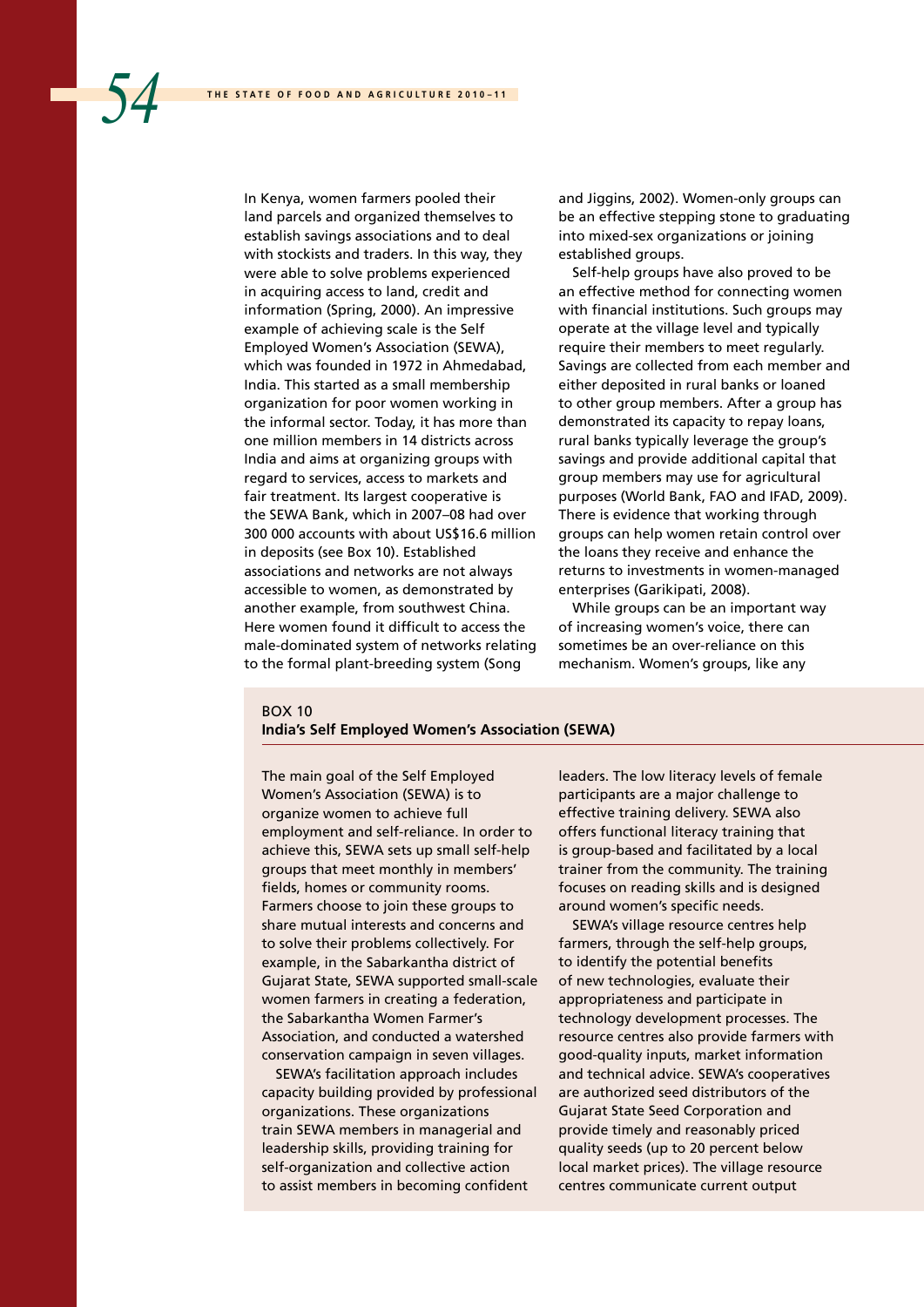collective action process, face challenges and costs. Membership fees may exclude resource-poor women from joining, and membership criteria such as land ownership would bar landless women from becoming members. Timing and length of meetings may interfere with women's daily tasks. Building trust within newly formed groups can take a significant amount of time. Women may also not be interested in joining a group because the group does not address their main concerns. Quisumbing and Pandolfelli (2008) report results from a project in the Philippines that encouraged women to monitor a lake to assess whether or not soil conservation techniques reduced silting. Women's participation was low, however, because their main interest was in health issues. When the project started to emphasize the relationship between health and water quality, women's participation increased. Understanding the motivations for joining a group is therefore essential in ensuring group sustainability (Pandolfelli, Meinzen-Dick and Dohrn, 2008). Policymakers and practitioners need to understand clearly the specific issue they are trying to address in group formation, and that using existing, sometimes informal, groups and networks has proved more successful than initiating them from scratch.

Mixed-sex groups can be more effective where joint action is required, such as in natural resource management (Pandolfelli, Meinzen-Dick and Dohrn, 2008). In order for women to participate actively in mixed-sex groups, the groups must address women's problems and should be set up to allow the participation of more than one member of a household, if required (Meinzen-Dick *et al*., 2010). Mixed groups should also allow for women's voices to be heard. A case study on Ethiopia found that meetings with only women or with an equal number of men and women increased women's willingness to voice their opinion (German and Taye 2008). The specifics of group mechanisms, such as the management of funds and sharing of benefits, and the share of women in leadership positions, will also play a significant role in encouraging women to participate.

prices to female leaders in each village cluster through regular SMS messages, thereby enabling the self-help groups to bargain for better prices for their produce.

Among the SEWA organizations that enable market access for small-scale farmers, the Rural Distribution Network (RUDI) plays a special role. RUDI acts as a link between farmers and consumers by making regularly used goods available to villagers. Grains, spices and salt from various districts are transported to a processing centre and dispatched to selling centres. In this way, RUDI provides an outlet to farmer groups and employment to saleswomen.

SEWA's approach is particularly successful because it is an integrated process. Self-help groups and SEWA are closely linked through SEWA institutions such as their microfinance and insurance agencies and their training facilities, as

well as their communication facilities such as the SEWA radio station. The SEWA approach is accountable and inclusive owing to its grassroots foundations and the effectiveness of service provision through self-help groups. SEWA is also powerful because of its internal cohesiveness and its linkages with external partners such as government departments, universities, research and development agencies, NGOs and private companies.

The 2 140 SEWA self-help groups often radically improve women's lives by increasing their income and food security and by enabling them to seize new opportunities. For example, the creation of the Sabarkantha Women Farmer's Cooperative enabled women farmers to reclaim 3 000 hectares of ravine lands in 73 villages. Incomes increased from an average of 5 000 Indian rupees (about US\$ 112 ) to as much as 15 000 Indian rupees a year.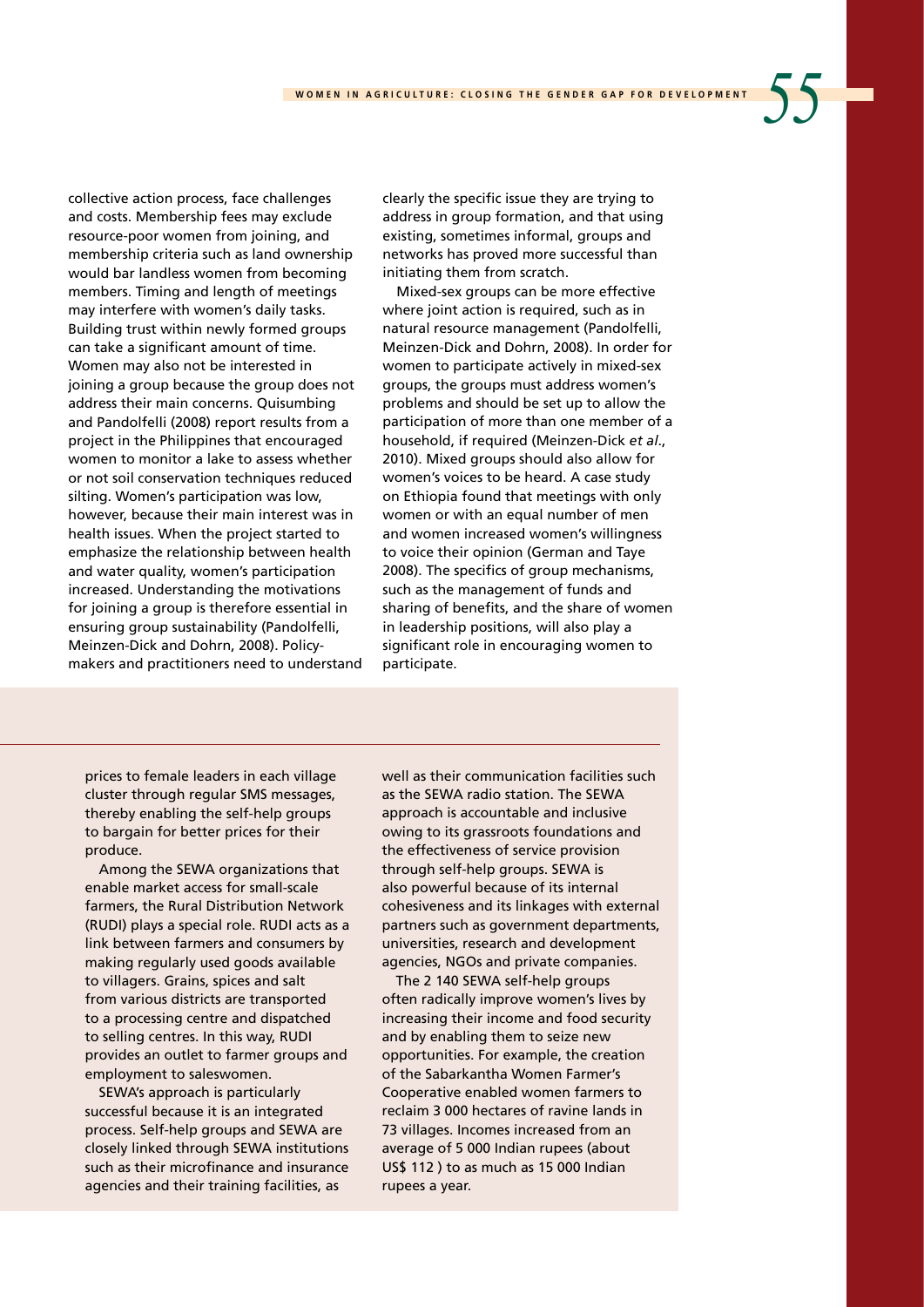The ability to organize mixed-sex groups will depend on the gender segregation within a community. In communities with a high level of gender segregation, single-sex groups may lead to more desirable outcomes for women (Pandolfelli, Meinzen-Dick and Dohrn, 2008). Sometimes, however, excluding men can generate unnecessary obstacles. A project introducing the new livelihood strategy of mud-crab production to supply hotels in Unguja Island, United Republic of Tanzania, excluded men and the resultant anger among the men added transaction and input costs as women had to rely on a small number of male fishers for seedstock and feedstuff (Coles and Mitchell, 2010). Projects that intervene within the local socio-cultural dynamics should avoid "default" options and, instead, base their interventions on the specific context and the underlying problem.

# **Closing the technology gap**

Closing the gap in women's access to a broad range of technologies could help free their time for more productive activities, enhancing their agricultural productivity, improving the market returns they receive and empowering them to make choices that are better for themselves and their families. Closing the technology gap requires that the necessary technologies exist to meet the priority needs of female farmers, that women are aware of their usefulness, and that they have the means to acquire them.

## **Develop technologies and environments that address women's needs**

Previous chapters documented that rural women work very long days balancing a variety of tasks related to crop and livestock production, wage employment, child care and additional household obligations. The latter, such as food preparation and collecting firewood and water, occupy a large amount of women's time and limit women's participation in more productive activities. Studies from Kenya, Uganda and the United Republic of Tanzania, for example, show that children and women in rural areas fetch water from the main water source on average four times per day and require about 25 minutes for each trip (Thompson *et al*., 2001). Many of these tasks could be made much less onerous and timeconsuming through the adoption of simple technologies.

Water is of particular importance to rural households because it is necessary for agricultural and household chores, but men and women often have different priorities with regard to water use. Women are frequently responsible for collecting all water used domestically, i.e. drinking water, sanitation and health. The introduction of water sources in villages can significantly reduce the time spent by women and girls fetching water (IFAD, 2007). For example, the construction and rehabilitation of water sources in six rural provinces of Morocco reduced the time that women and young girls spent fetching water by 50–90 percent. Primary school attendance for girls in these provinces rose by 20 percent over a period of four years, which was partly attributed to the fact that girls spent less time fetching water (World Bank, 2003).

Water projects that meet multiple livelihood objectives and take gender issues properly into account are more likely to be sustainable (Quisumbing and Pandolfelli, 2010). In Manzvire village, Zimbabwe, for example, a borehole rehabilitation project involved men and women in the decisionmaking process regarding the appropriate technology and sites for new water points, and women were trained in maintaining the new water sources. Their active involvement provided women with a strong sense of ownership for the sources; for example, they established saving schemes that provided funds to buy spare parts. One of the project's results was that four times more boreholes than targeted were rehabilitated (Katsi, 2006).

Firewood collection for cooking purposes can also occupy a large share of women's time and is – quite literally – a heavy burden. Women in rural Senegal, for example, walk several kilometres a day carrying loads of over 20 kg of wood (Seck, 2007). Deforestation and unfavourable weather events, such as drought, can increase the time spent on firewood collection. Fuel-efficient stoves can reduce firewood requirements by 40–60 percent (FAO, 2006b), in addition to reducing indoor pollution and the time required for cooking. Locally manufactured stoves can also provide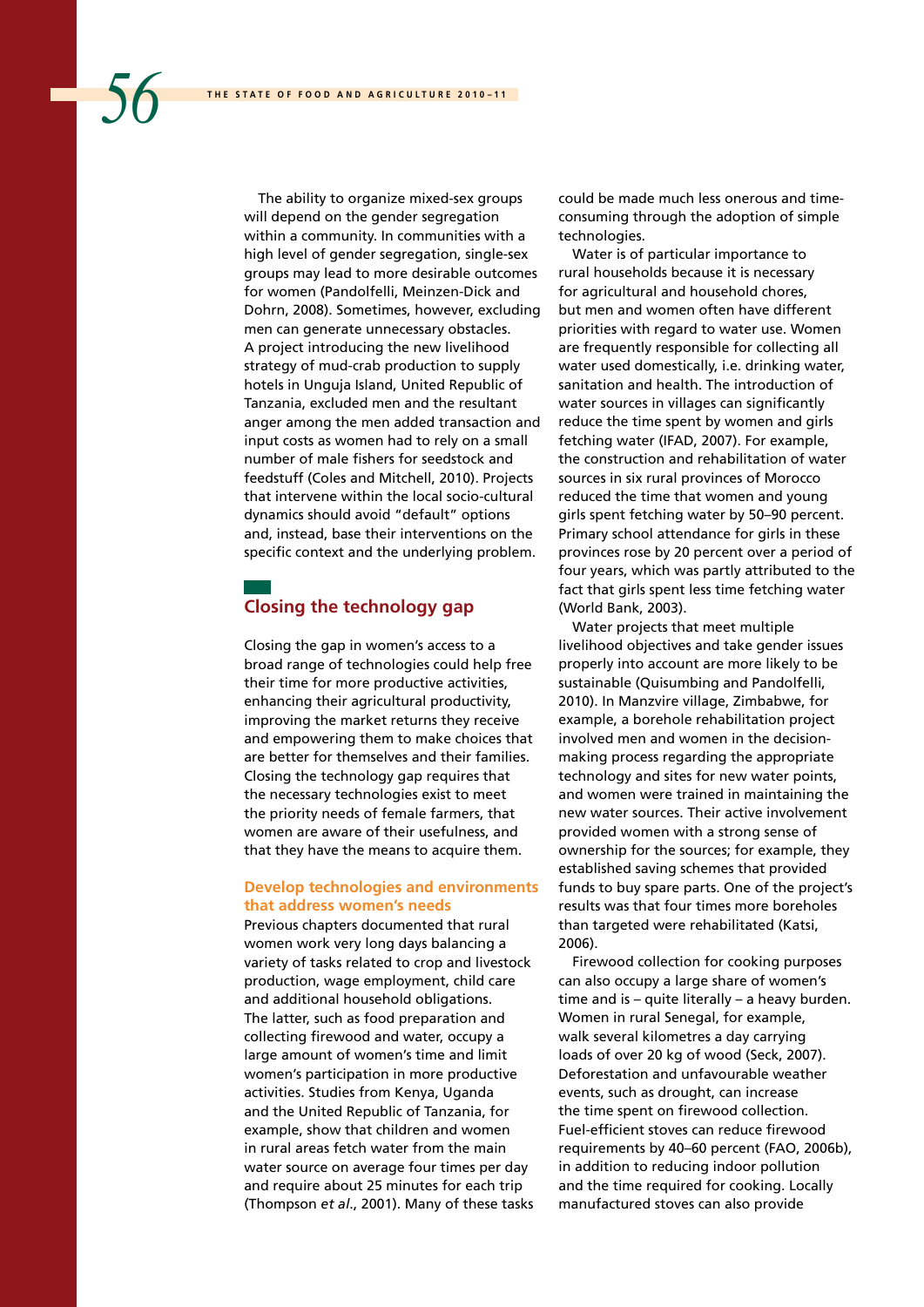income-earning opportunities for rural artisans. In western Kenya, for example, the introduction of the *Upesi* stove led to considerable reductions in smoke levels. Women who used the stove reported timesavings of about ten hours per month. The stove saves up to 40 percent of fuel compared with traditional three-stone fires and has a lifespan of about four years. *Upesi* stoves are produced by local women's groups, generating income-earning opportunities for rural women (Okello, 2005). Woodlots, agroforestry and improved fallows can further reduce the time spent in collecting firewood by bringing the sources of firewood closer to the home. These measures require secure tenure as well as labour inputs and investments for which benefits will only be realized after a number of years (FAO, 2006b).

Appropriate farm tools for women can also reduce drudgery and time spent in the field. Farm tools that are predominantly used in operations dominated by women, for example weeding or post-harvest activities, are often not gender-specific. In fact, technology developers often think of technologies as being gender-neutral, but on average women tend to be of lower weight and height compared with men and may not have equal muscular strength (Singh, Puna Ji Gite and Agarwal, 2006). Improved farming tools can facilitate seed-bed preparation, planting, weeding and harvesting activities. For example, a case study in Burkina Faso, Senegal, Uganda, Zambia and Zimbabwe showed that long-handle hoes could ease the burden of the work for women compared with traditional short-handle hoes, but they were not acceptable in some of the countries because standing up was associated with laziness (IFAD/FAO/FARMESA, 1998). Another study from India demonstrated that women who used a groundnut decorticator were able to decorticate about 14 times more groundnuts and used significantly less physical effort than women who decorticated groundnuts by hand. When preparing land with a new hand tool designed for making ridges for vegetable crops, women were able to double the number of rows finished in one hour (Singh, Puna Ji Gite and Agarwal, 2006). Thus, attention should be paid to developing appropriate, context-specific technologies as well as enhancing women's

access to them. Conducting baseline surveys of households and communities before new technologies are introduced may help predict how men and women will be affected by them (Quisumbing and Pandolfelli, 2010). Greater involvement of women in agricultural research and higher education could also enhance the development of female-friendly technology.

Improved crops with higher yields and better adapted to pests and diseases can also be labour-saving, by reducing the time for cropping operations. Certain crops, for example cassava and other root and tuber crops, have lower labour requirements and allow for more flexibility in cropping operations. Varieties that are harvested in seasons with low labour requirements can ease labour bottlenecks. Integrated pest management techniques can decrease labour requirements and costs for pesticide application, reduce farmer exposure to hazardous chemicals and increase yields. Conservation agriculture, or no-tillage systems, decreases the labour needed for land preparation and weeding, because the field is covered with cover crops and seeding is done directly without preparing the seedbed (FAO, 2006b). Biological nitrogenfixation technologies to improve soil fertility, such as agroforestry innovations or grain legumes, can raise productivity and save labour.

#### **Improve extension services**

Extension services are important for diffusing technology and good practices, but reaching female farmers requires careful consideration. In some contexts, but not all, it is culturally more acceptable for female farmers to interact with female extension agents. Whether they are male or female, extension agents must be sensitive to the needs and constraints faced by their female clients. Extension services for women must consider all the roles of women; women's needs as farmers are often neglected in favour of programmes aimed at household responsibilities.

Hiring female extension agents can be an effective means of reaching female farmers. The United Republic of Tanzania, for example, raised the share of female extension agents to 30 percent in the mid-1990s, because many female farmers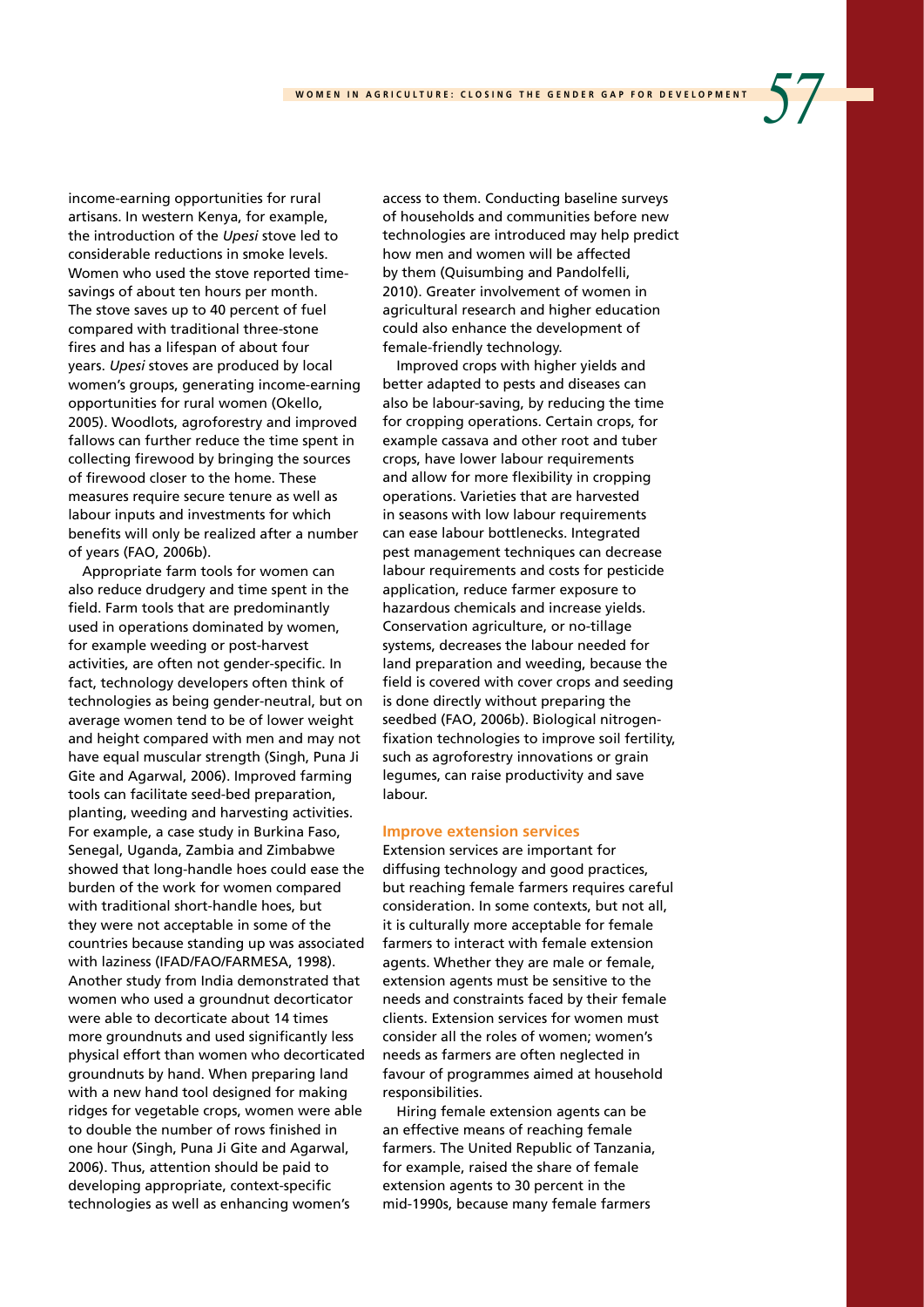indicated that "they felt freer to discuss problems with them ... and their time preferences were better met" (Due, Magayane and Temu, 1997). This preference is not universal, however, so in many cases properly trained male extension agents may be able to provide equally effective services.

Male extension agents must be sensitized to the realities of rural women and the quality of information provided to women improved. This requires careful and locationspecific analysis of their situation. Cultural barriers could be overcome by organizing women in groups and possibly providing separate training for male and female farmers. Extension systems will also have to be more innovative and flexible to account for time and mobility constraints. Indeed, women farmers tend to be less mobile than their male counterparts owing to time constraints, restricted access to transportation and potential social and cultural obstacles that keep them from travelling outside their village boundaries. Women also often have seasonal workloads that can conflict with the timing of extension training programmes.

The Government of Ethiopia has endeavoured to render its extension services more gender-responsive by mandating its national and regional Bureaus of Agriculture to introduce extension services closely linked to women's activities, to encourage women to participate in every programme and to assist women in obtaining better access to agricultural inputs (Buchy and Basaznew, 2005). Women's involvement in farmer-tofarmer training and extension has also had positive results in Uganda (Box 11).

#### **Scale up farmer field schools**

Farmer field schools (FFS) have proved to be a participatory and effective way of empowering and transferring knowledge to women farmers. For example, women in Kenya, Uganda and the United Republic of Tanzania who participated in FFS were more likely to adopt major technologies, including improved crop varieties, livestock management and pest control techniques. In all three countries, women made up, on average, 50 percent of all FFS participants and they benefited significantly from their participation. For example, participants from female-headed households achieved

23 percent higher increases in income from livestock production than participants from male-headed households and were able to nearly double per capita agricultural income. FFS were easily accessible to women as well as to poor farmers and farmers with low literacy levels. Farmers particularly valued the participatory learning approach and the ability to do practical experiments using new technologies in the field (Davis *et al*., 2009).

When targeting female participation in the FFS, time constraints play a significant role. A case study of FFS for integrated pest management in rice in Sri Lanka showed that they can take up to 15 half-day meetings in a single season (Tripp, Wijeratne and Piyadasa, 2005). Crop preferences or crop operations relevant to women farmers also determine the extent to which women participate. A participatory potato research initiative in Peru attracted only about 12 percent female participation because women thought of potato as a "male" crop. However, participation was as high as 60 percent in sessions dealing with planting, harvesting and evaluating potato clones because these tasks were perceived as "female" (Buck, 2001; Vasquez-Caicedo *et al*., 2001).

FFS are sometimes criticized as being financially unsustainable because they require high initial investments and significant recurrent costs. Comparisons show that costs vary widely by country and crop, and that costs per farmer decline as project managers learn to use local training materials, replace international experts with local staff, and increase the number of participants (van den Berg and Jiggins, 2007). In order to increase the impact of FFS on women and to ensure their sustainability, it is important to train women farmers in effectively communicating learned experiences. This will enable them to become facilitators in other FFS or to communicate with non-participating farmers.

# **Key messages**

• Gender gaps can be closed across a wide range of agricultural inputs, assets and services. Many steps are required by many different actors – governments, civil society, the private sector and individuals – but the basic principles are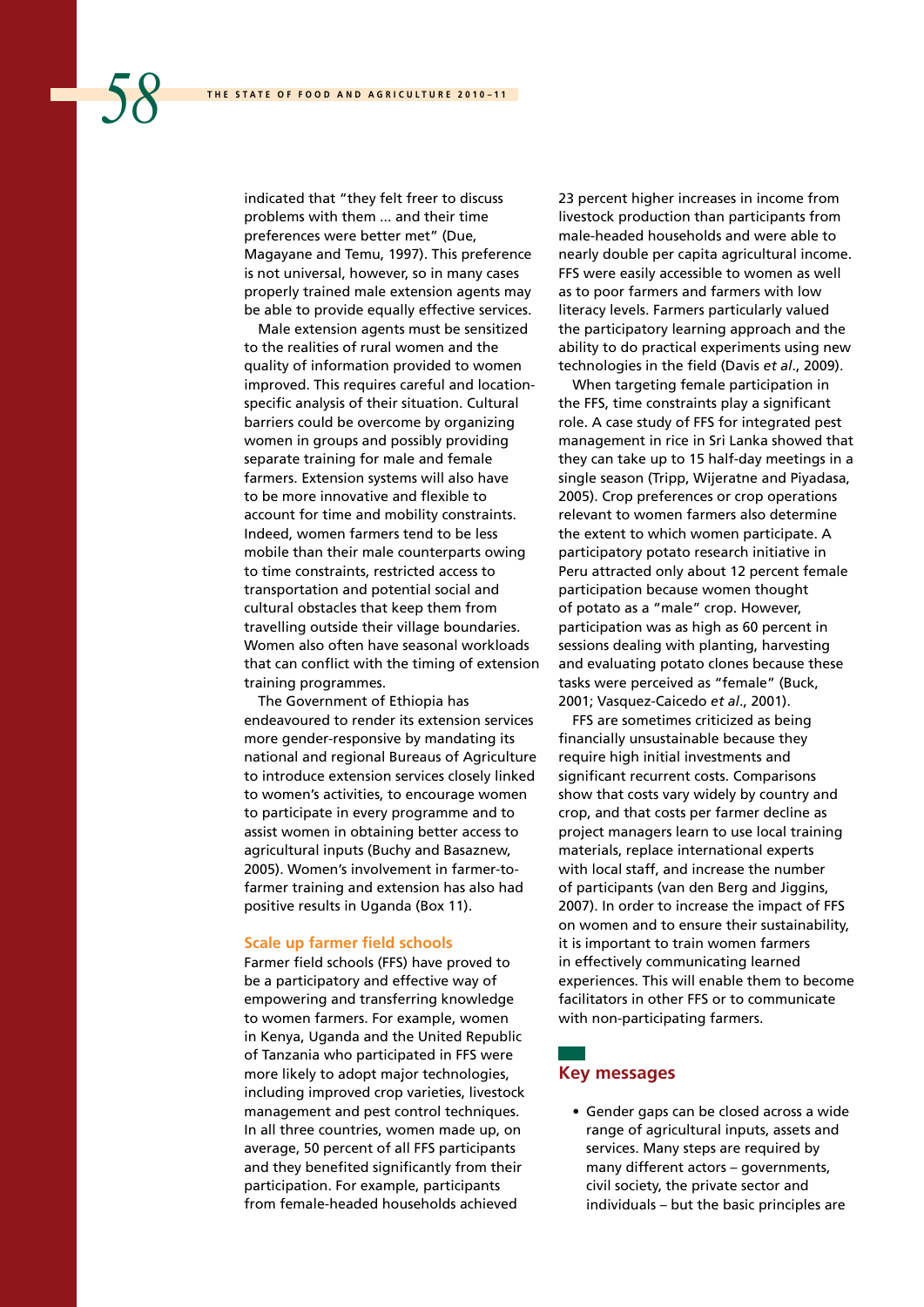# BOX 11 **Women in a sustainable rural livelihoods programme in Uganda1**

Women feature prominently in a sustainable rural livelihoods (SRL) programme established in 2004 in eastern Uganda's Kamuli District. The primary goals of the programme are to improve food security, nutrition and health at the household and community levels. Related goals are increased sources and levels of income, resilience to stresses and shocks, and the sustainable management of natural resources. The SRL is a collaborative programme of Iowa State University's Center for Sustainable Rural Livelihoods, Makerere University's Faculty of Agriculture and VEDCO (Volunteer Efforts for Development Concerns), a Ugandan NGO.

The programme employs a farmer-tofarmer training and extension approach to demonstrate and disseminate information on key management practices, for example: planting banana or cassava in ways that ensure productivity and control diseases, enhancing soil fertility through composting with manure, growing and utilizing nutrient-dense crops such as amaranth grain and Vitamin A-rich sweet potatoes. It also emphasizes the establishment of multiplication gardens and seed nurseries, post-harvest management and storage, improving livestock breeding and feeding, integrating nutrition and health with agriculture, farm enterprise development, marketing, and strengthening farmer groups.

Groups were formed following community meetings and were often based on existing self-help groups such as savings clubs. A large proportion of the 1 200 farm group members, leaders and

the same across the board: eliminate discrimination under the law, make gender-aware policy and programming decisions, and give women greater voice in decision-making at all levels.

• Closing the gap in access to land and other agricultural assets requires, among other things, reforming laws to guarantee equal rights, educating

trainers are women: about 58 percent of community-based rural development extension workers, 75 percent of community nutrition and health workers, 76 percent of committee members and 71 percent of executive committee members.

In response to the training and support that they receive, the rural development extension and community nutrition and health workers provide training and outreach to farmer group members and others in their communities and well beyond. More than 2 000 other households have benefited from training and outreach services provided by these workers.

As a result of their participation in this programme, women's human capital has been enhanced through training and through experience gained in developing leadership skills, improved nutrition and health, and community-wide respect for their role as sources of valuable knowledge. In terms of social capital, they are integrally involved in farm groups and emerging marketing associations. Another key result has been a significant increase in household food security.

Innovations made through this threeway partnership in Kamuli District are now being mainstreamed in VEDCO's rural development support programme activities in nine other districts – for 25 000 smallholder farmers.

government officials and community leaders and holding them accountable for upholding the law and empowering women to ensure that they are aware of their rights and able to claim them.

• Women's participation in rural labour markets requires freeing women's time through labour-saving technologies and the provision of public services,

<sup>1</sup> Prepared by Robert Mazur, Professor of Sociology and Associate Director for Socioeconomic Development in the Center for Sustainable Rural Livelihoods, Iowa State University, USA.